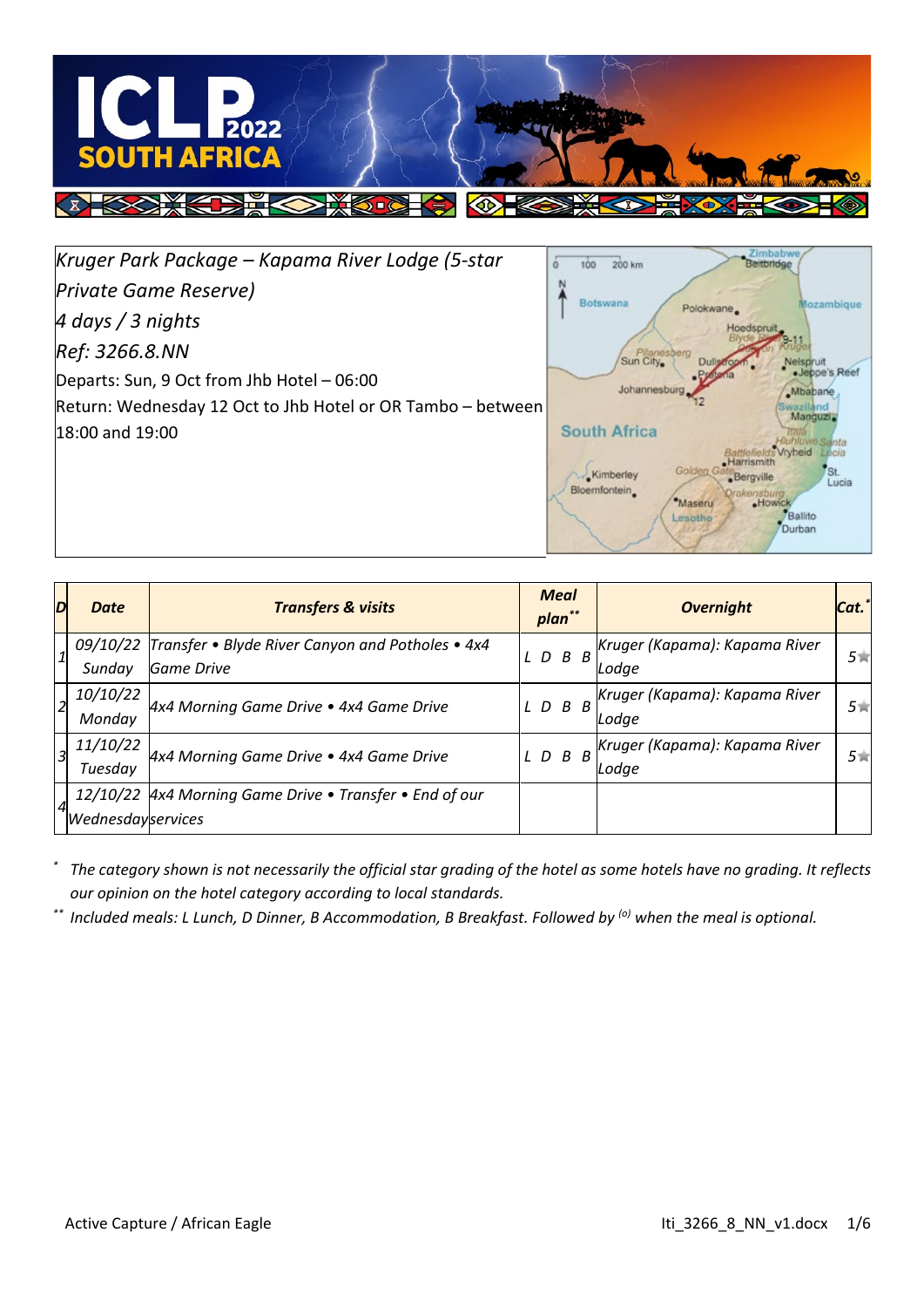

## *D1 09/10/22 Sunday: Johannesburg - Kruger (460 km)*

### *Transfer • Blyde River Canyon and Potholes • 4x4 Game Drive*

### *06:00 - Transfer from Johannesburg to Kruger*

- *- Make your way towards the Blyde River Canyon and Bourke's Luck Potholes. This seemingly endless river canyon is filled with some of the most beautifully scenic vistas in South Africa. The Bourke's Luck Potholes mark the beginning of the canyon and comprise intriguing geological formations at the confluence of the Blyde and Treur rivers. The canyon itself is 3rd largest in the world, covered in lush sub-tropical vegetation with an average depth of 750 metres and 25 kilometres in length. It consists mostly of red sandstone and has some of the deepest precipitous cliffs of any canyon on the planet.*
- *- Arrival in Kapama Private Game Reserve. Stylish and elegant, yet irresistibly wild, the Kapama Private Game Reserve offers an exclusive safari experience. As the largest privately owned reserve in the greater Kruger area, Kapama is teeming with African wildlife and a selection of luxury lodges where guests can experience game drives, bush walks, and much more. Nestled between the northern Drakensberg mountains and the greater Kruger National Park, the thickly vegetated reserve is fed by the Klaserie River where forested banks provide the ideal prowling grounds for leopard and all of South Africa's big game can be found. Kapama's wilderness extends over 17 000 hectares, boasting a wide diversity of eco-systems, birds and wildlife. Enjoy game drives and nature walks conducted by skilled rangers and trackers as you explore the rolling savannah grasslands and riverine forests that make up this appealing African reserve. (Activities included in your package as per program below.) - Lunch*
- *- 4x4 game drive.*
- *- Dinner: Kapama River Lodge*

**S** 

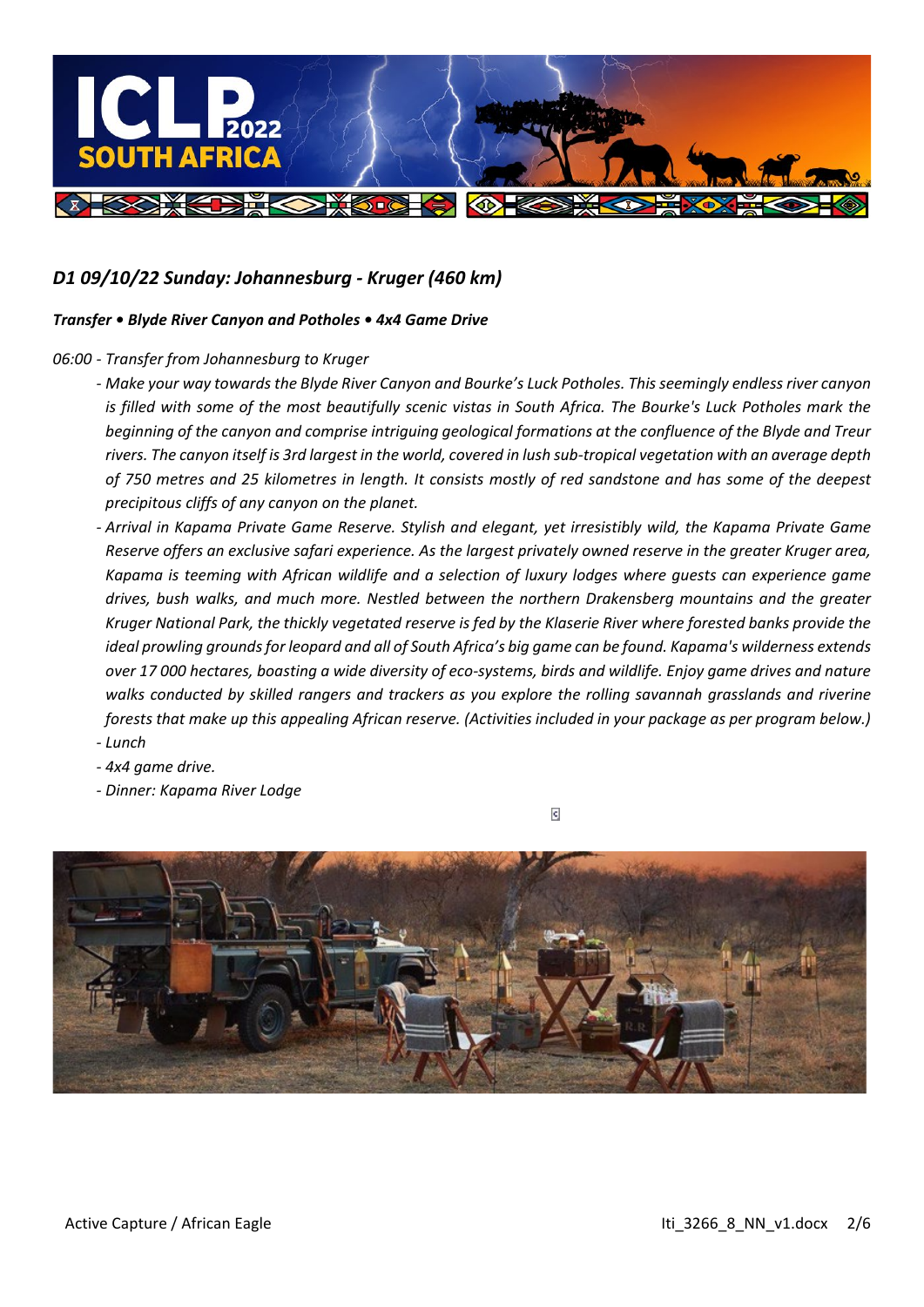

## *D2 10/10/22 Monday: Kruger*

### *4x4 Morning Game Drive • 4x4 Game Drive*

- *- Morning 4x4 Game drive*
- *- Breakfast*
- *- Lunch*
- *- 4x4 game drive.*
- *- Dinner: Kapama River Lodge*





## *D3 11/10/22 Tuesday: Kruger*

### *4x4 Morning Game Drive • 4x4 Game Drive*

- *- Morning 4x4 Game drive*
- *- Breakfast*
- *- Lunch*
- *- 4x4 game drive.*
- *- Dinner: Kapama River Lodge*

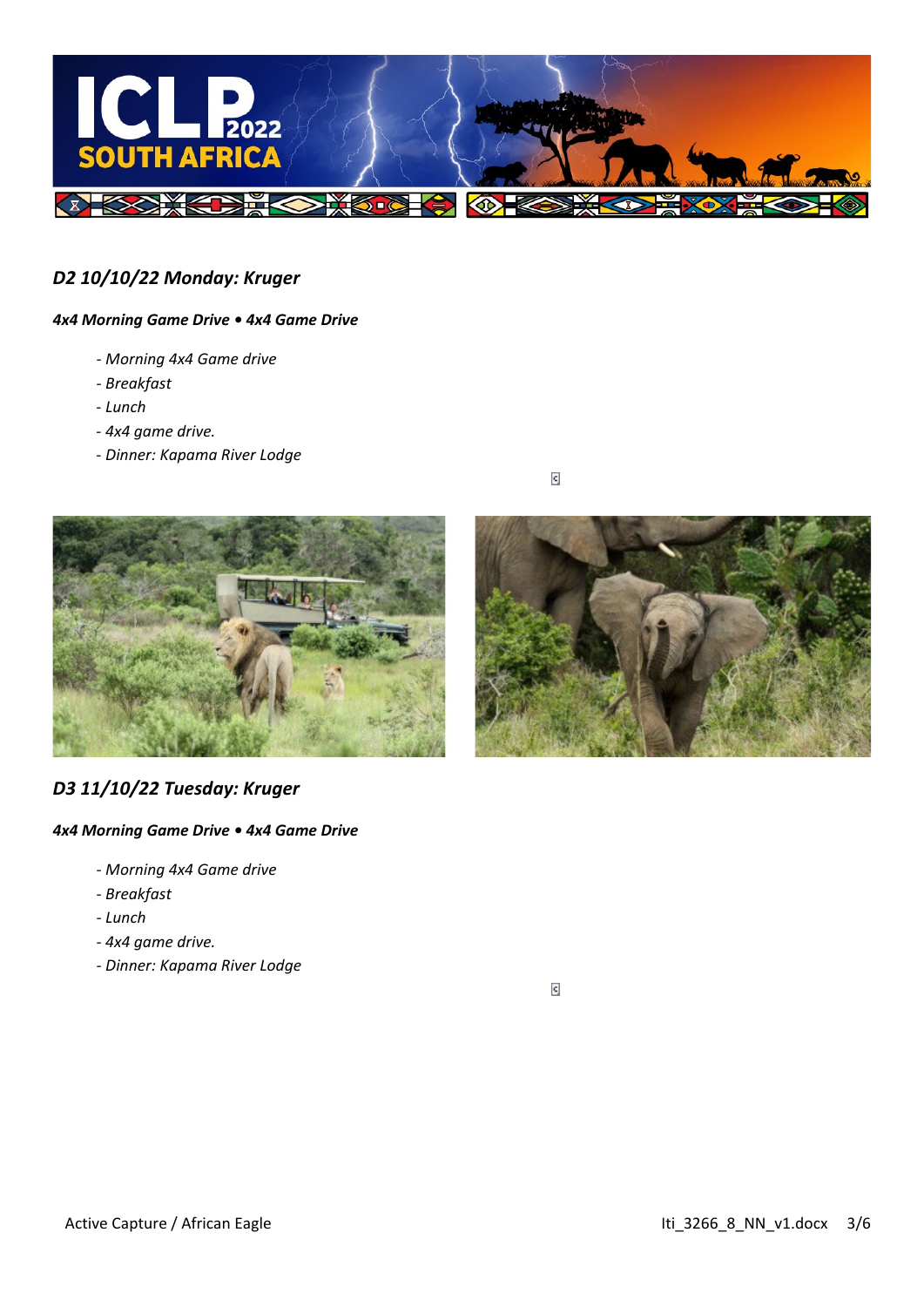

*D4 12/10/22 Wednesday: Kruger - Johannesburg (460 km)*

### *4x4 Morning Game Drive • Transfer*

- *- Morning 4x4 Game drive*
- *- Breakfast*
- *10:00 - Transfer from Kruger to Johannesburg*
	- *- End of our services*
- *18:30 – Expected arrival in Johannesburg*

*Note: Distances indicated in the itinerary are calculated from the GPS coordinates for each service included in the itinerary, they are given as an indication. The photographs displayed in the itinerary serve as a general illustration of the destination and providers only and do not constitute a contractually binding description of specific services.*

# *Package Rates (IN 09/10/22)*

| <b>Services</b>           | <b>Basis</b> | <b>Type</b>              | <b>Unit Rate</b> |
|---------------------------|--------------|--------------------------|------------------|
| Services as per itinerary |              | <b>2</b> Per Person      | ZAR 31,500.00    |
|                           |              | <b>Single Supplement</b> | ZAR 9,990.00     |

## *Our Rates Include*

*- 3 nights accommodation as per program, 3 of which are in private game reserves where activities are included as per program*

*- 3 breakfasts, 3 lunches and 3 dinners*

*- Luggage porterage (except for self-catering accommodation and camp site)*

*- Local taxes as VAT or bed levy are included at the rate applicable at the time the costing is done and can change without notice.*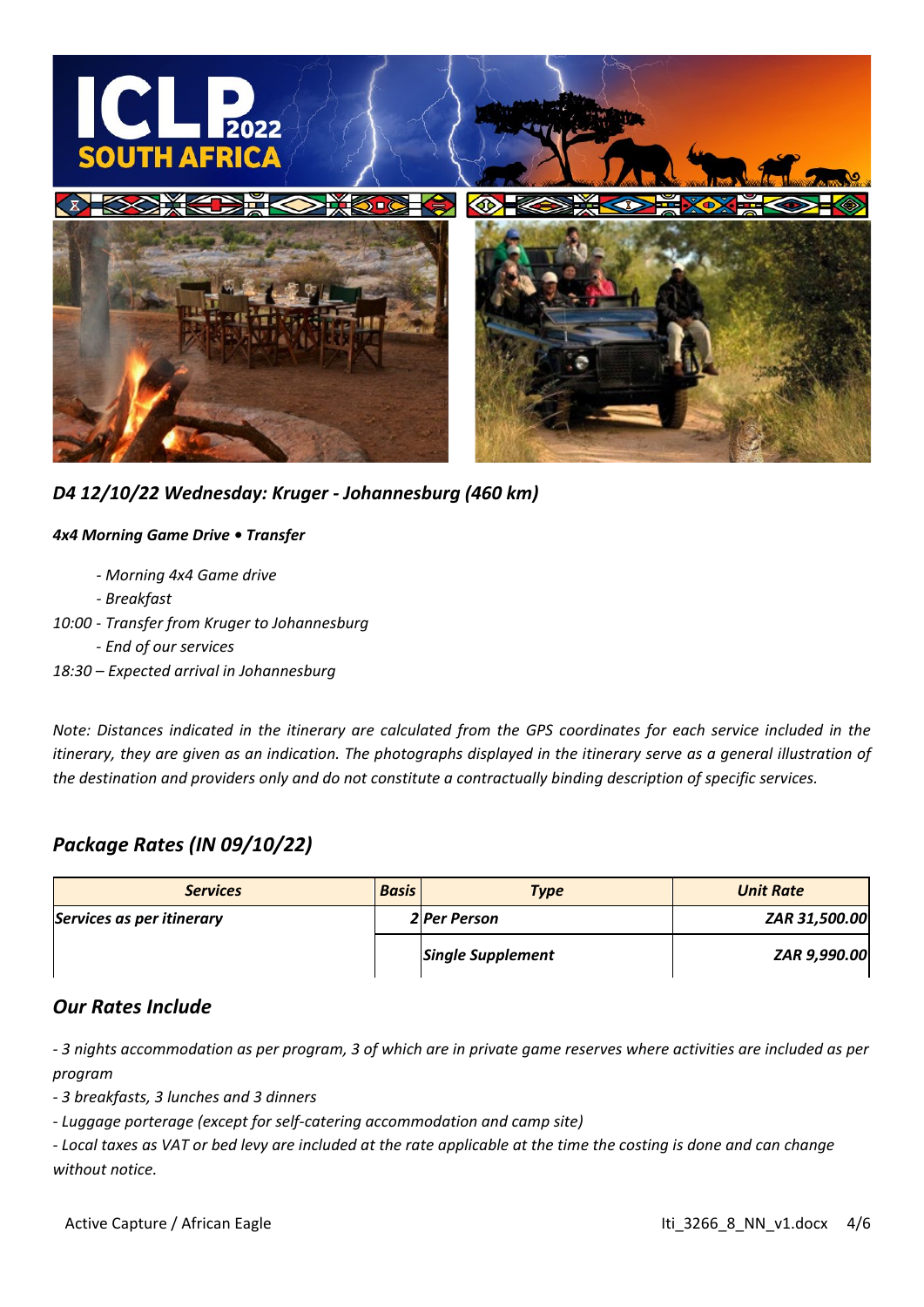

## *Our Rates Exclude*

- *- International flights*
- *- Tips and personal expenses*

*- Unless otherwise indicated, our rates do not include the entrance fees for parks or game reserves. They are to be settled by the clients directly at the entrance. Unless otherwise indicated, our rates do not include the meals. - Regarding Kapama River Lodge, please check special conditions at the end of this document.*

## *Payment Conditions*

*Tours can only be confirmed on receipt of full payment.*

## *Cancellation Policy*

*Following your confirmation of the file, cancellation will result in the invoicing of cancellation fees according to the following schedule. Please note that we have no choice but to be very strict in the application of this clause.*

*40% 30 Days before 1st Service 90% 14 Days before 1st Service 100% 7 Days before 1st Service* 

## *General Conditions*

*- Unless "Booking Confirmed" appears in the heading of the programme, the quotation is subject to the availability of hotels (and flights when applicable) upon your confirmation.*

*- Check In – Check Out: the standard check in time is from 14h00, and check out time is before 11h00.* 

*- Game reserves: for game reserves offering a fully inclusive package, check in is before lunch and check out is after breakfast. Fully inclusive packages include 3 meals per day and 2 activities. Our programmes indicate Lunch, Dinner and Breakfast. OUR RATES*

*- Taxes are included at the current applicable tax level for each country. In case of a change in the amount or percentage of tax applicable, this change will be immediately reflected in our rates in accordance with new tax regulations.*

*- For annual rates, and unless otherwise indicated, the rates are not valid for Christmas, New Year, Chinese New Year or any major event in each of the countries visited. Applicable supplements are available on request.*

*- Rates do not include cancellation, luggage, medical assistance and repatriation insurances.*

*South Africa VISAS, TAXES and FEES*